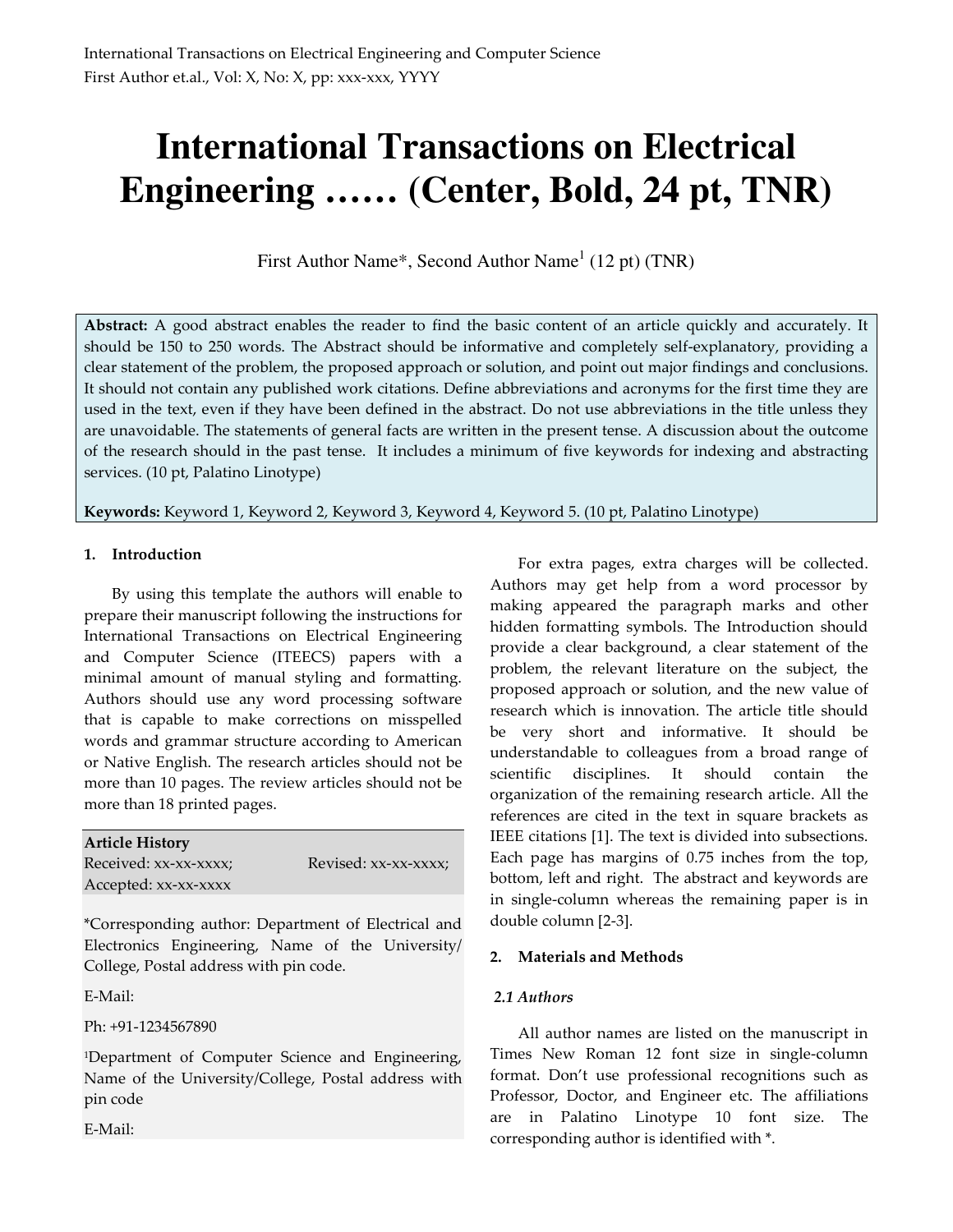International Transactions on Electrical Engineering and Computer Science First Author et.al., Vol: X, No: X, pp: xxx-xxx, YYYY

#### *2.2 Equations*

The authors are instructed to use any other equation editing software. Use "Eq. (1)" or "equation (1)," while citing. Number equations consecutively with equation numbers in parentheses flush with the left margin, as in Eq. (1). The nomenclature should be explained.

$$
\Delta Q = V^2 \left( \frac{1}{2\pi f (L + \Delta L)} - 2\pi f (C + \Delta C) \right) \tag{1}
$$

## *2.3 Tables*

Captions to the tables are mentioned above the Table with 10 font size Palatino Linotype. All the tables are cited in the text and centered. The data in the tables is 8 in font size as shown in Table 1.

| <b>Table 1:</b> Caption of the |             |            |
|--------------------------------|-------------|------------|
| Variable                       | Speed (rpm) | Power (kW) |
| $\mathbf{x}$                   | 1000        | 10         |
|                                | 1500        | 20         |
|                                | 2000        | 30         |

#### *2.4 Figures*

All figures are cited in the text as Fig.1 and so on sequentially. For all figures and equations, the paragraph spaces are added above and below. When placing a figure at the top of a page, the top of the figure should be at the same level as the first text line of the other column. Captions to illustrations should be aligned left and should be 10 pt. All figures should be original with high resolutions. The screenshots of the illustrations are not accepted.



**Fig. 1:** Name of the figure

The peer-review system improves the quality of research and filters the plagiarized papers. All papers are initially screened with plagiarism detection software. The size of the figures should fit the size of the given template. The use of bold, thick block should be avoided in legends of figures as it will not good for printing. The legends of figures are in 10 font size Palatino Linotype.

## **3. Submission Process**

All articles are submitted through the online submission process [4]. Each article will go for a blind peer-review process with a minimum of three reviewers. The manuscripts are submitted in any format, However, the accepted manuscripts should strictly follow the template. All accepted manuscripts are open access and free to download for all.

## **4. Results and Discussion**

This section presents a comprehensive discussion of results with the proposed methods in terms of figures, graphs, charts, tables. This section can be divided into sub-sections.

#### **5. Conclusion**

This conclusion section presents the novelty of the proposed method. There should be compatibility between results and discussion with the introduction and conclusion section. Don't repeat the sentences used in the abstract and body of the article. It should emphasize the main contribution of research findings to the literature.

#### **Acknowledgment**

You can add your acknowledgments that support the part of the study in this article

## **Conflict of Interest**

In this part of the article, the authors should declare the conflict of interest

#### **References**

Cite most of the references from international journals and conference proceedings. The maximum of the references is from the latest years. Cite all the references consistently in the text.